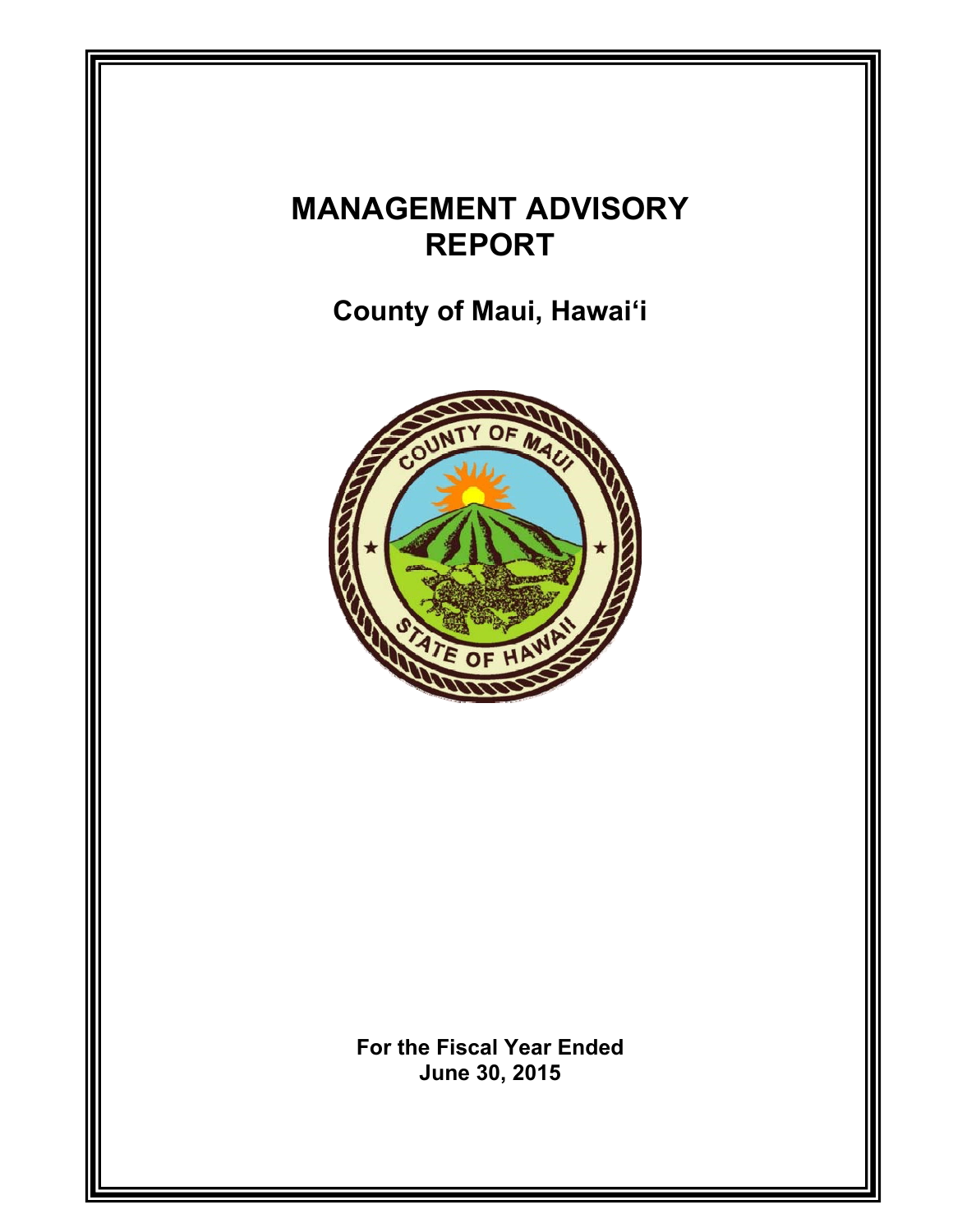## **COUNTY OF MAUI**

# **TABLE OF CONTENTS**

|                                                                  | Page  |
|------------------------------------------------------------------|-------|
| <b>MANAGEMENT ADVISORY REPORT</b>                                |       |
| <b>Management Letter</b>                                         | 3     |
|                                                                  |       |
| <b>CURRENT FINDINGS AND RECOMMENDATIONS</b>                      |       |
| Improve Internal Controls Over pCard Purchases<br>2015-001       | 4     |
| Improve Monitoring over Worker's Compensation Claims<br>2015-002 | 5     |
| <b>CORRECTIVE ACTION PLAN</b>                                    |       |
| Response of County of Maui                                       | 7 - 8 |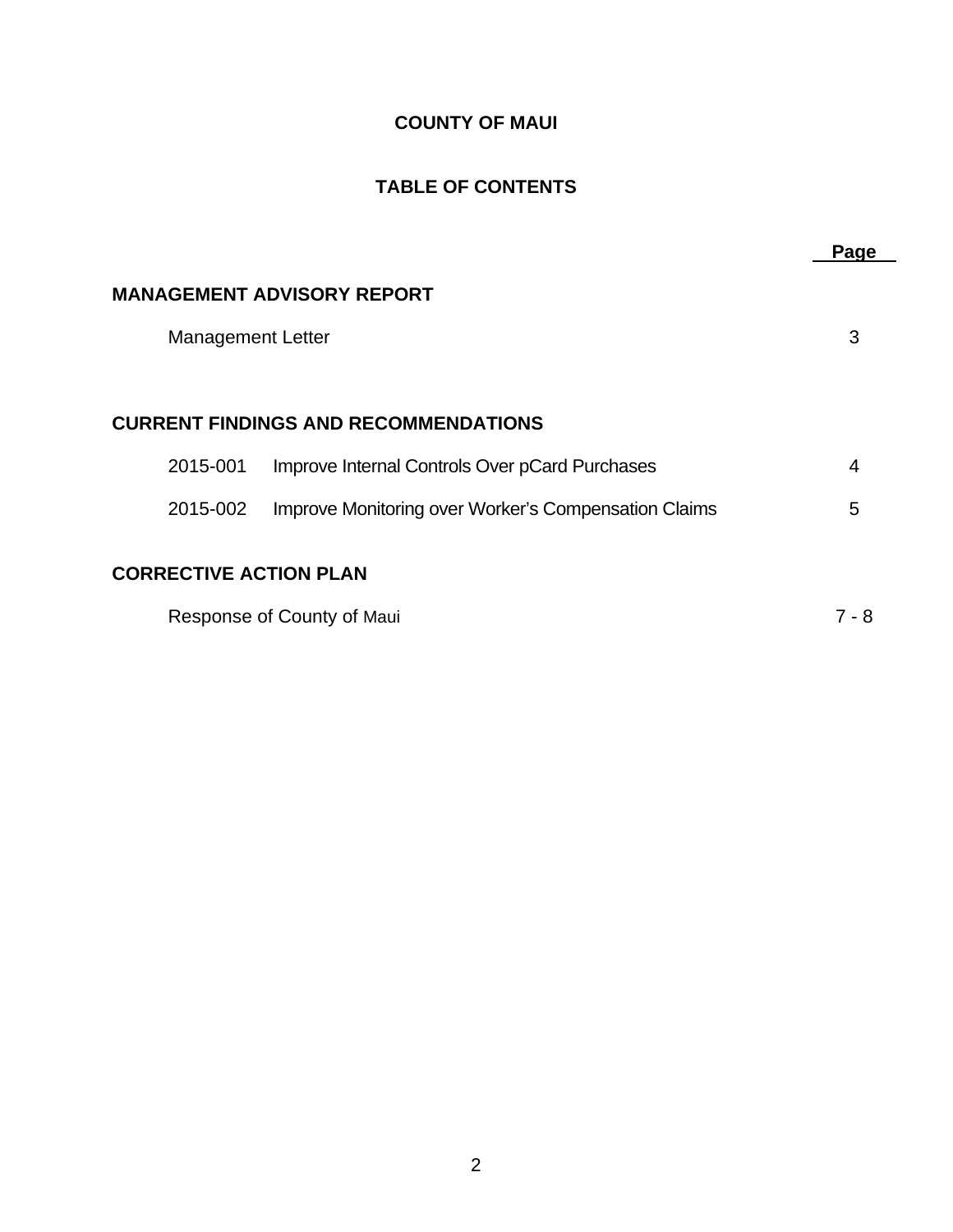

AMERICAN SAVINGS BANK TOWER 1001 BISHOP STREET, SUITE 1700 HONOLULU, HAWAII 96813-3696 T (808) 524-2255 F (808) 523-2090

To the Council Chair, and Members of the Council County of Maui Wailuku, Maui, Hawai'i

In planning and performing our audit of the financial statements of the County of Maui, State of Hawai'i (the County) as of and for the fiscal year ended June 30, 2015, in accordance with auditing standards generally accepted in the United States of America, we considered the County's internal control over financial reporting (internal control) as a basis for designing our auditing procedures for the purpose of expressing our opinions on the financial statements, but not for the purpose of expressing an opinion on the effectiveness of the County's internal control. Accordingly, we do not express an opinion on the effectiveness of the County's internal control.

However, during our audit, we became aware of several matters that are opportunities for strengthening internal controls and operating efficiency. The memorandum that accompanies this report summarizes our findings and recommendations regarding these matters. We previously communicated to you about the County's internal control in our report dated January 5, 2016. This letter does not affect our report dated January 5, 2016, on the financial statements of the County.

We will review the status of these comments during our next audit engagement. We have already discussed many of these comments and suggestions with various County personnel, and we will be pleased to discuss them in further detail at your convenience, to perform any additional study of these matters, or to assist you in implementing these recommendations.

This communication is intended solely for the information and use of management, county council, and others within the County, and is not intended to be, and should not be, used by anyone other than these specified parties.

N&K OPAS, Inc.

Honolulu, Hawai'i February 11, 2016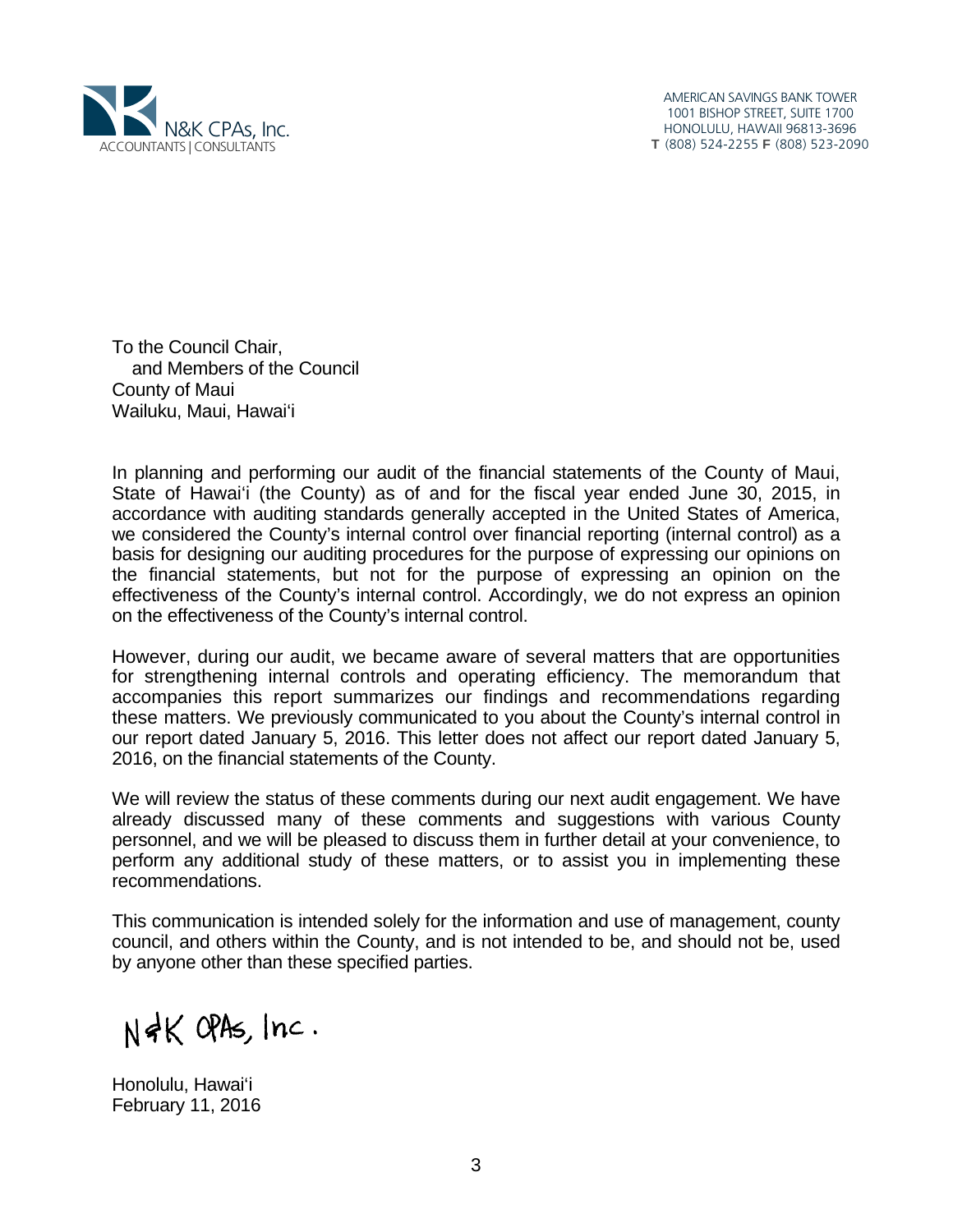#### **County of Maui, Hawai'i CURRENT FINDINGS AND RECOMMENDATIONS Fiscal Year Ended June 30, 2015**

## **2015-001 Improve Internal Controls Over pCard Purchases**

- **Condition:** Approved employees are provided a pCard which is used for County authorized purchases. Purchases must be listed on a monthly pCard transaction log with supporting receipts or other documentation. Both the cardholder and a Department or Division Head must sign and approve the monthly transaction log. During our current year audit, we noted the following:
	- We noted three (3) instances where a pCard transaction log was signed by the pCard cardholder, but the individual with authority to approve the transaction log did not match the authorized approver in the signature log maintained by the Purchasing Department.
- **Criteria:** Under the County of Maui's "Purchasing Card Program Policy and Procedures", the responsibility of the cardholder is to prepare and sign the monthly transaction log. The Department or Division Head must establish processes within the Department or Division to support the pCard program and to approve monthly transaction logs.
- **Cause:** The Purchasing Department keeps a log of authorized signors for each department of the County, which would ordinarily be the Department or Division Head. However, as the Department or Division Head's are provided the directive that they may be able to establish processes within their own Department for the pCard program, they may be able to delegate an authorized signor that may sign off on pCard logs with their authority.
- **Effect:** The Department or Division Head should notify the Purchasing Department of any changes in the authorized approver to ensure the signature log is accurate and up to date. The lack of adequate internal controls over pCard purchases could result in misuse of the pCard for non-approved purchases in violation of the policies and procedures in place.

### **Recommendation**

Adequate internal controls should be maintained to ensure that pCard transactions are properly approved. Evidence of submission and review of the pCard transaction log should be documented through signatures of both the employee making the purchase and an appropriate documented approver.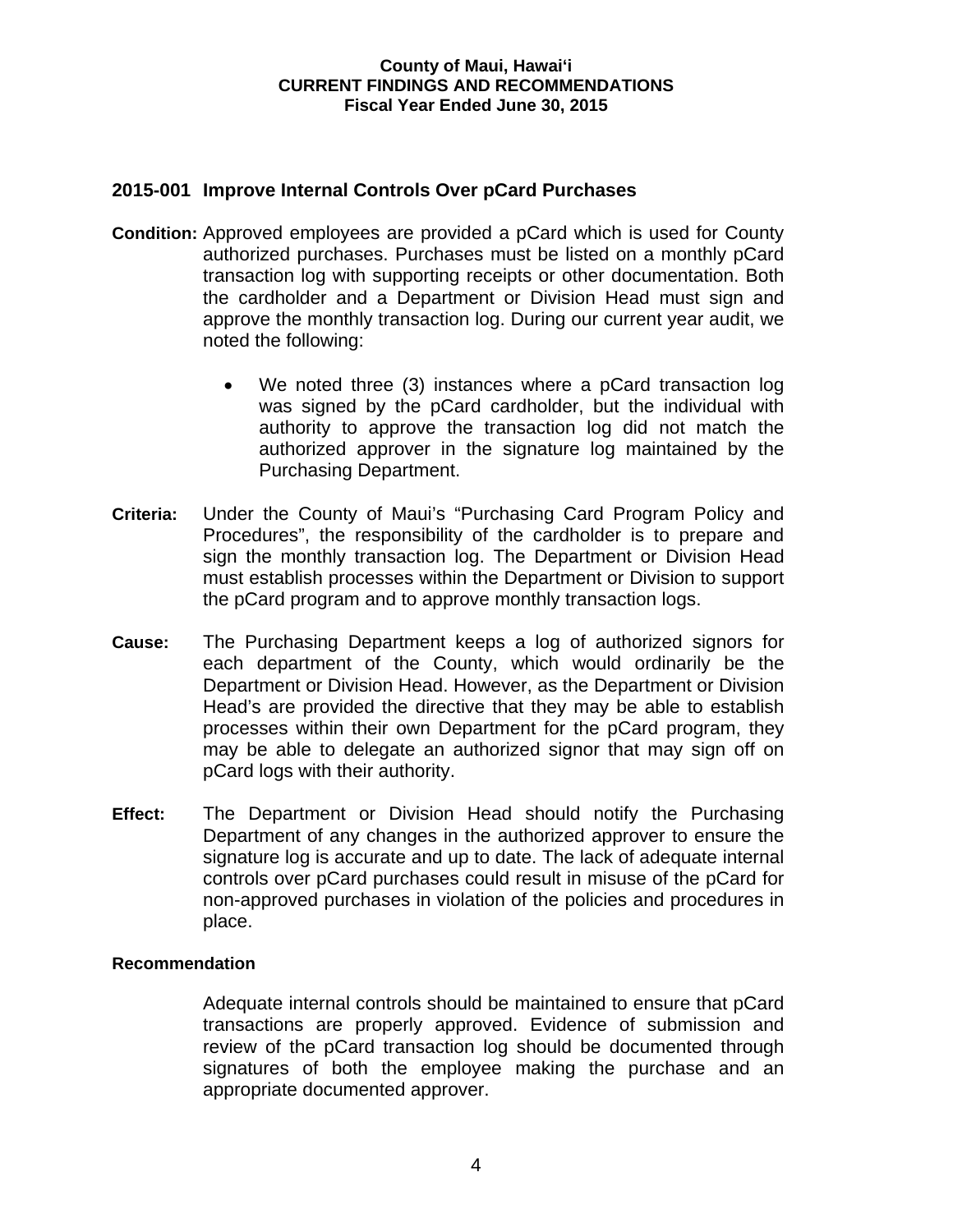## **2015-002 Improve Monitoring over Worker's Compensation Claims**

- **Condition:** The County's Risk Management Department uses an outside vendor to calculate and process worker's compensation claims. During our current year audit, we noted that the County switched vendors. During this transition in early 2015, all County manual files held by the previous vendor were scanned into electronic files into the new vendor's online system. The scanned files were not properly named and therefore the following documents were difficult to retrieve:
	- WC-1 Employer's Report of Industrial Injury
	- WC-2 Physician's Report
	- WC-3 Carrier's Case Report

 In addition, some electronic claim files were incomplete and documents were obtained from the Risk Management Office rather than the vendor's scanned files.

- **Criteria:** As part of an entity's framework of internal control, monitoring activities should be performed which involves assessing the design and operations of controls on a timely basis, capturing and reporting identified control deficiencies, and taking actions as necessary. Effective monitoring ensures that internal controls are modified as changes in conditions occur through ongoing activities and/or separate evaluations. The Risk Management Department should have monitored the change in vendors in order to verify that the claim files were transferred completely and accurately.
- **Cause:** The County did not have a monitoring process over worker's compensation claims throughout the change in vendors.
- **Effect:** Documentation that should be maintained in claimant files was not easily located. The County's worker's compensation files are not organized and appear incomplete.

#### **Recommendation**

When using a third-party vendor to support County functions, the County's Risk Management Department should assign an individual with appropriate oversight to manage the relationship. This includes maintaining frequent contact with key vendor personnel, following up on unusual items, resolving issues in a timely manner, and reporting any issues to the County.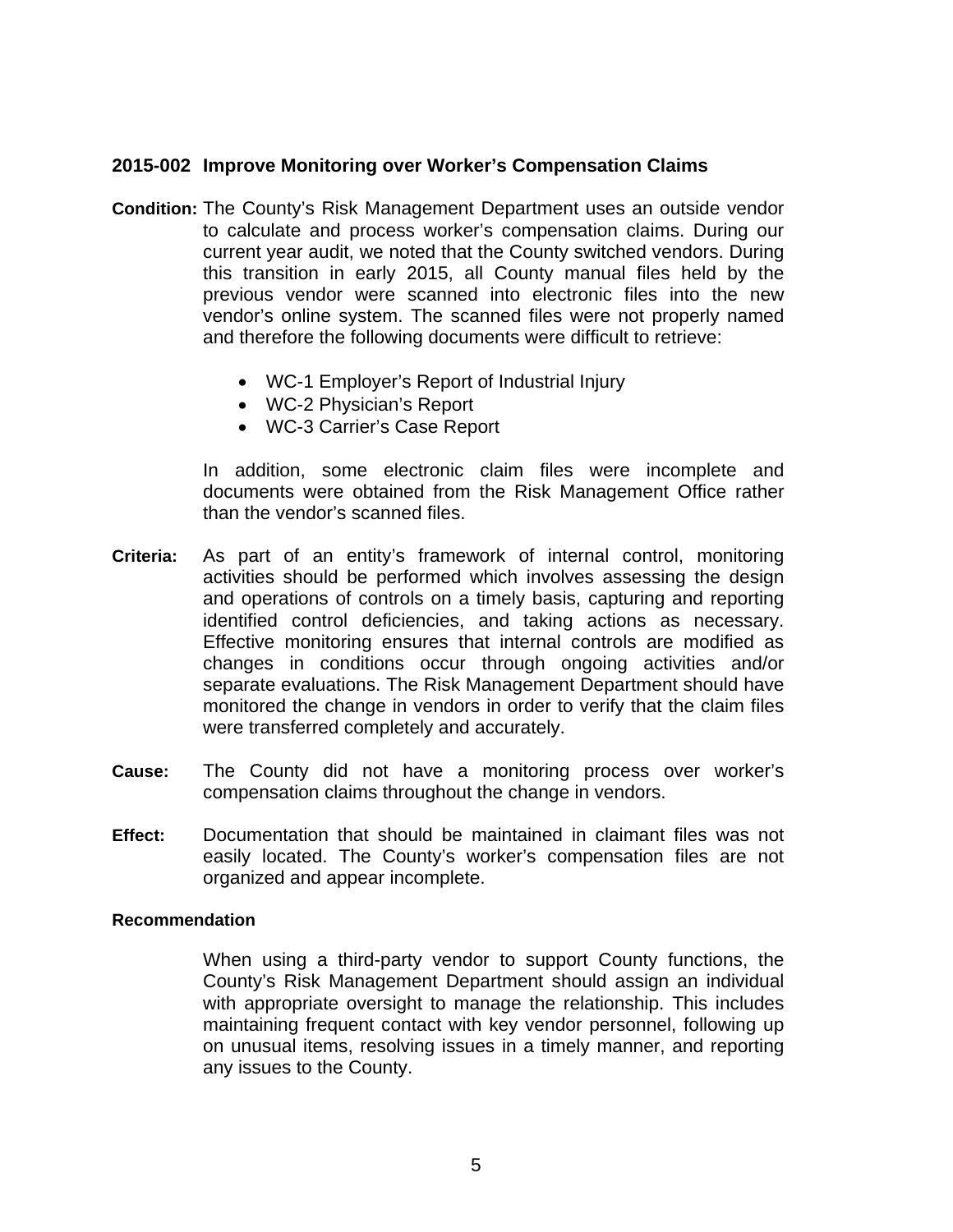# **CORRECTIVE ACTION PLAN**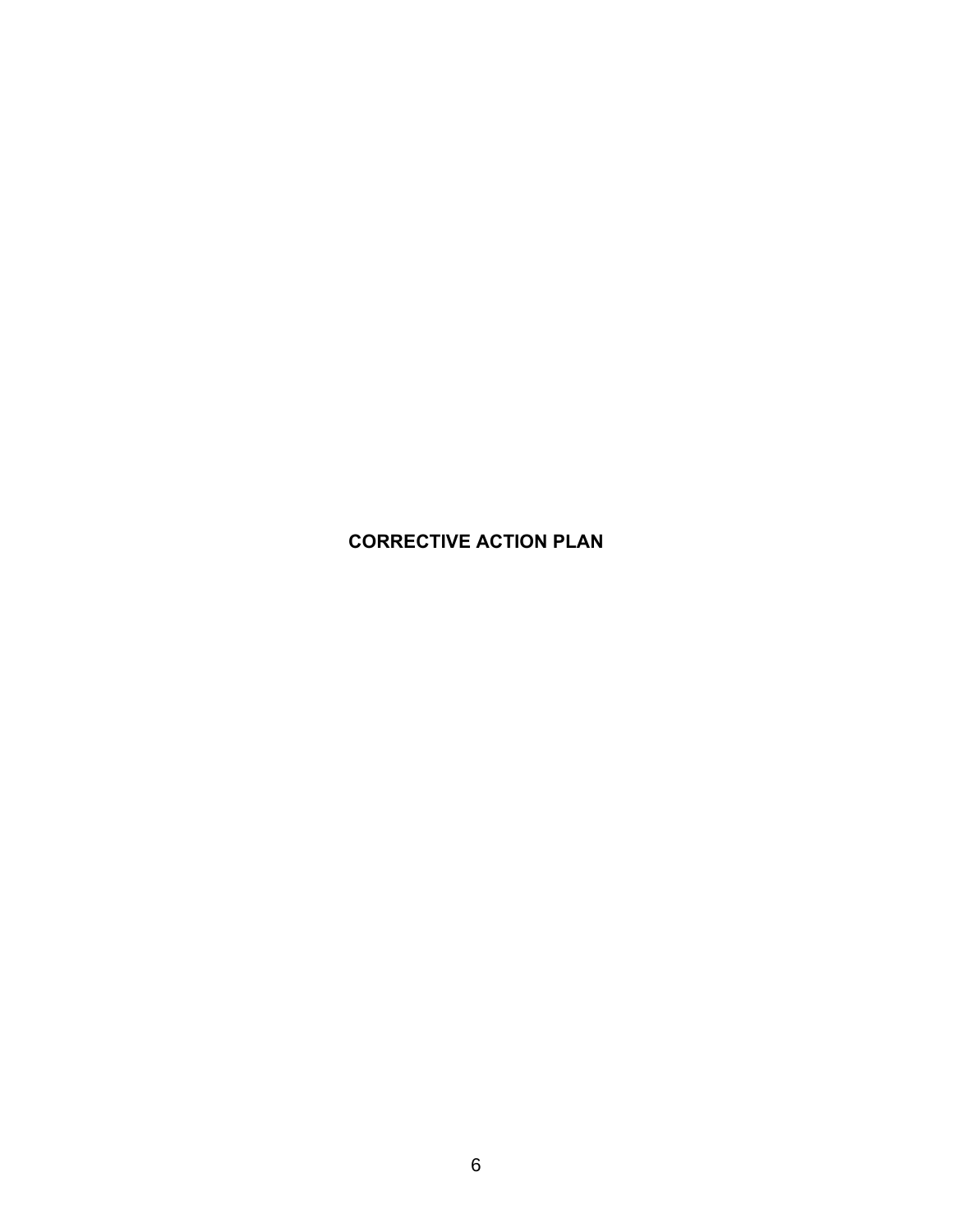## **County of Maui, Hawaii Management Advisory Report Current Findings and Recommendations - Corrective Action Plan Fiscal Year Ended June 30, 2015**

## **2015-001 Improve Internal Controls Over pCard Purchases**

#### **Recommendation**

Adequate internal controls should be maintained to ensure that pCard transactions are properly approved. Evidence of submission and review of pCard transaction should be documented through signatures of both the employee making the purchase and an appropriate documented approver.

### *View of Responsible Officials and Planned Corrective Action*

Management concurs with the recommendation. As noted in the finding, the "Purchasing Card Program Policy and Procedures" allows latitude in who the departments authorize to sign off as a separate approver in addition to the cardholder. The existing procedures have never tied the department signature on the monthly pcard log to our signature log. The signature log was originally set up and has been maintained to keep track of signature authorizations for purchase orders and larger procurements.

The Purchasing Division will utilize the existing purchase order signature log structure. However, there may be situations where this structure won't be effective for the departments. There may be cases when the pCard logs need to go directly to the Purchasing Division and not route it through the departmental administration due to timing and location constraints of the approving agency. Additionally, there may be some department that provides authorization to the supervisor closest to the cardholder for efficient monitoring and approving of the purchases instead of the division manager listed on the purchasing order signature log. In those situations, the Purchasing Division may need to augment the existing purchasing order signature log, or establish a separate signature log for pCard related signatures.

*End Date:* Ongoing

*Responding Person(s):* Greg King, Central Purchasing Agent Department of Finance Phone No. (808) 270-7488